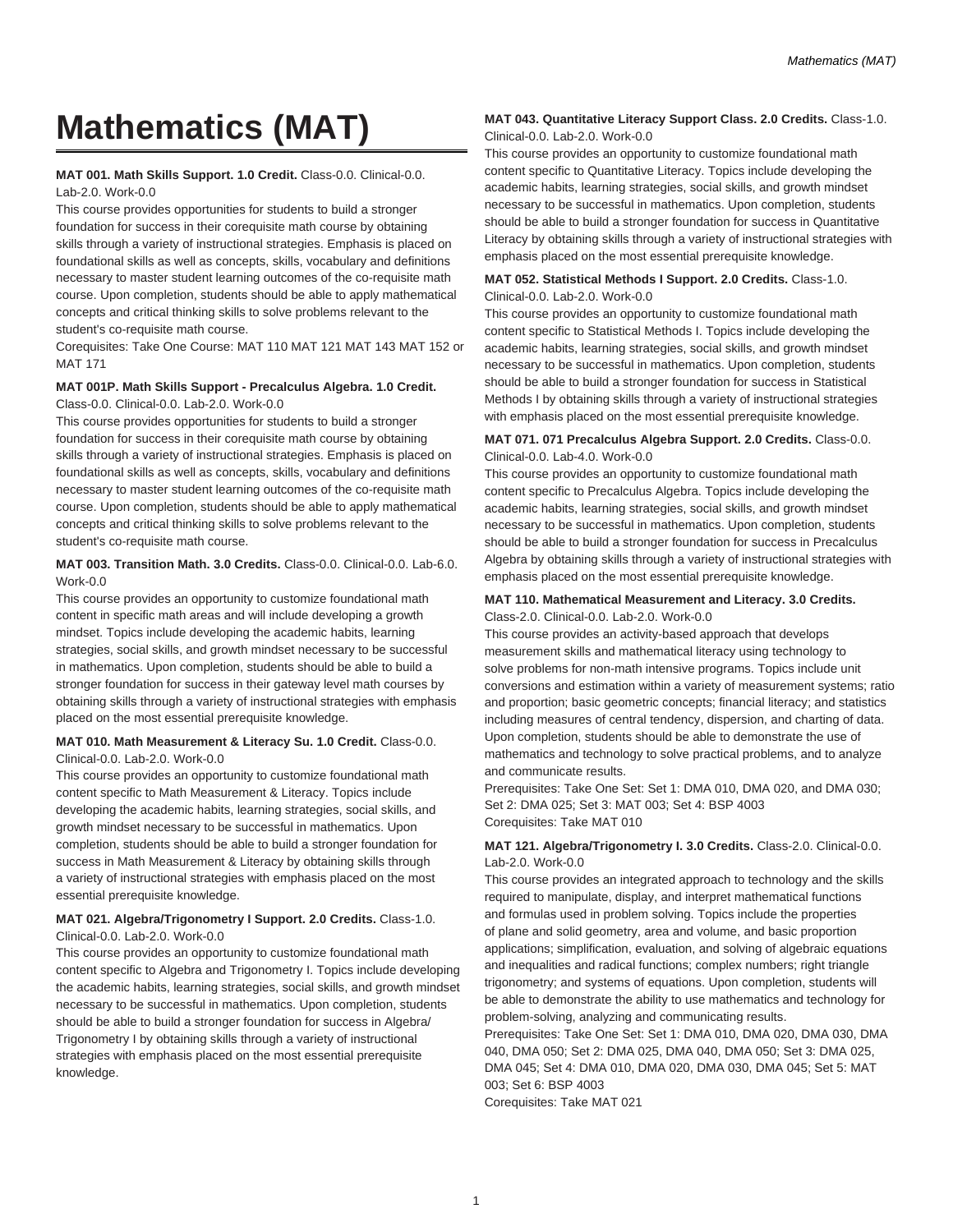**MAT 122. Algebra/Trigonometry II. 3.0 Credits.** Class-2.0. Clinical-0.0. Lab-2.0. Work-0.0

This course is designed to cover concepts in algebra, function analysis, and trigonometry. Topics include exponential and logarithmic functions, transformations of functions, Law of Sines, Law of Cosines, vectors, and statistics. Upon completion, students should be able to demonstrate the ability to use mathematics and technology for problem-solving, analyzing and communicating results.

Prerequisites: Take MAT 121 MAT 161 MAT 171 or MAT 175, minimum grade of C

#### **MAT 143. Quantitative Literacy. 3.0 Credits.** Class-2.0. Clinical-0.0. Lab-2.0. Work-0.0

This course is designed to engage students in complex and realistic situations involving the mathematical phenomena of quantity, change and relationship, and uncertainty through project- and activity-based assessment. Emphasis is placed on authentic contexts which will introduce the concepts of numeracy, proportional reasoning, dimensional analysis, rates of growth, personal finance, consumer statistics, practical probabilities, and mathematics for citizenship. Upon completion, students should be able to utilize quantitative information as consumers and to make personal, professional, and civic decisions by decoding, interpreting, using, and communicating quantitative information found in modern media and encountered in everyday life.

Prerequisites: Take One Set: Set 1: DMA 010, DMA 020, DMA 030, and DRE 098; Set 2: DMA 010, DMA 020, DMA 030, and ENG 002; Set 3: DMA 010, DMA 020, DMA 030, and BSP 4002; Set 4: DMA 025, and DRE 098; Set 5: DMA 025, and ENG 002; Set 6: DMA 025, and BSP 4002; Set 7: MAT 003 and DRE 098; Set 8: MAT 003 and ENG 002; Set 9: MAT 003 and BSP 4002; Set 10: BSP 4003 and DRE 098; Set 11: BSP 4003 and ENG 002; Set 12: BSP 4003 and BSP 4002 Corequisites: Take MAT 043

#### **MAT 152. Statistical Methods I. 4.0 Credits.** Class-3.0. Clinical-0.0. Lab-2.0. Work-0.0

This course provides a project-based approach to introductory statistics with an emphasis on using real-world data and statistical literacy. Topics include descriptive statistics, correlation and regression, basic probability, discrete and continuous probability distributions, confidence intervals and hypothesis testing. Upon completion, students should be able to use appropriate technology to describe important characteristics of a data set, draw inferences about a population from sample data, and interpret and communicate results.

Prerequisites: Take One Set: Set 1: DMA 010, DMA 020, DMA 030, and DRE 098; Set 2: DMA 010, DMA 020, DMA 030, and ENG 002; Set 3: DMA 010, DMA 020, DMA 030, and BSP 4002; Set 4: DMA 025, and DRE 098; Set 5: DMA 025, and ENG 002; Set 6: DMA 025, and BSP 4002; Set 7: MAT 003 and DRE 098; Set 8: MAT 003 and ENG 002; Set 9: MAT 003 and BSP 4002; Set 10: BSP 4003 and DRE 098; Set 11: BSP 4003 and ENG 002; Set 12: BSP 4003 and BSP 4002 Corequisites: Take MAT 052

#### **MAT 167. Discrete Mathematics. 3.0 Credits.** Class-3.0. Clinical-0.0. Lab-0.0. Work-0.0

This course is designed to develop problem-solving and reasoning skills using an algorithmic approach. Topics include sets, number theory, numeration systems, linear programming, traditional and propositional logic, truth tables, Venn diagrams, elementary proofs, and Boolean algebra. Upon completion, students should be able to apply logic and other mathematical concepts to solve a variety of problems. This course is a study of discrete mathematics with emphasis on applications. Topics include number systems, combinations/Permutations, mathematical logic/ proofs sets/counting, boolean algebra, mathematical induction, trees/ graphs, and algorithms.

Prerequisites: Take One: MAT 121 or MAT 171

# **MAT 171. Precalculus Algebra. 4.0 Credits.** Class-3.0. Clinical-0.0. Lab-2.0. Work-0.0

This course is designed to develop topics which are fundamental to the study of Calculus. Emphasis is placed on solving equations and inequalities, solving systems of equations and inequalities, and analysis of functions (absolute value, radical, polynomial, rational, exponential, and logarithmic) in multiple representations. Upon completion, students should be able to select and use appropriate models and techniques for finding solutions to algebra-related problems with and without technology. Prerequisites: Take One Set: Set 1: DMA 010, DMA 020, DMA 030, DMA 040, DMA 050; Set 2: DMA 010, DMA 020, DMA 030, DMA 045; Set 3: DMA 025, DMA 045; Set 4: DMA 025, DMA 040, DMA 050; Set 5: MAT 121; Set 6: MAT 003; Set 7: BSP 4003 Corequisites: Take MAT 071

#### **MAT 172. Precalculus Trigonometry. 4.0 Credits.** Class-3.0. Clinical-0.0. Lab-2.0. Work-0.0

This course is designed to develop an understanding of topics which are fundamental to the study of Calculus. Emphasis is placed on the analysis of trigonometric functions in multiple representations, right and oblique triangles, vectors, polar coordinates, conic sections, and parametric equations. Upon completion, students should be able to select and use appropriate models and techniques for finding solutions to trigonometry-related problems with and without technology. This is the second of two courses designed to emphasize topics which are fundamental to the study of calculus. Emphasis is placed on properties and applications of transcendental functions and their graphs, right and oblique triangle trigonometry, conic sections, and vectors. Will include analytic trigonometry (graphs, equations, and identities, etc.). Upon completion, stuents should be able to solve practical problems and use appropriate models for analysis and prediction.

Prerequisites: Take MAT 171, minimum grade of C

# **MAT 223. Applied Calculus. 3.0 Credits.** Class-2.0. Clinical-0.0. Lab-2.0. Work-0.0

This course provides an introduction to the calculus concepts of differentiation and integration by way of application and is designed for engineering technology students. Topics include limits, slope, derivatives, related rates, areas, integrals, and applications. Upon completion, students should be able to demonstrate an understanding of the use of calculus and technology to solve problems and to analyze and communicate results.

Prerequisites: Take MAT 122 MAT 172 or MAT 175, minimum grade of C